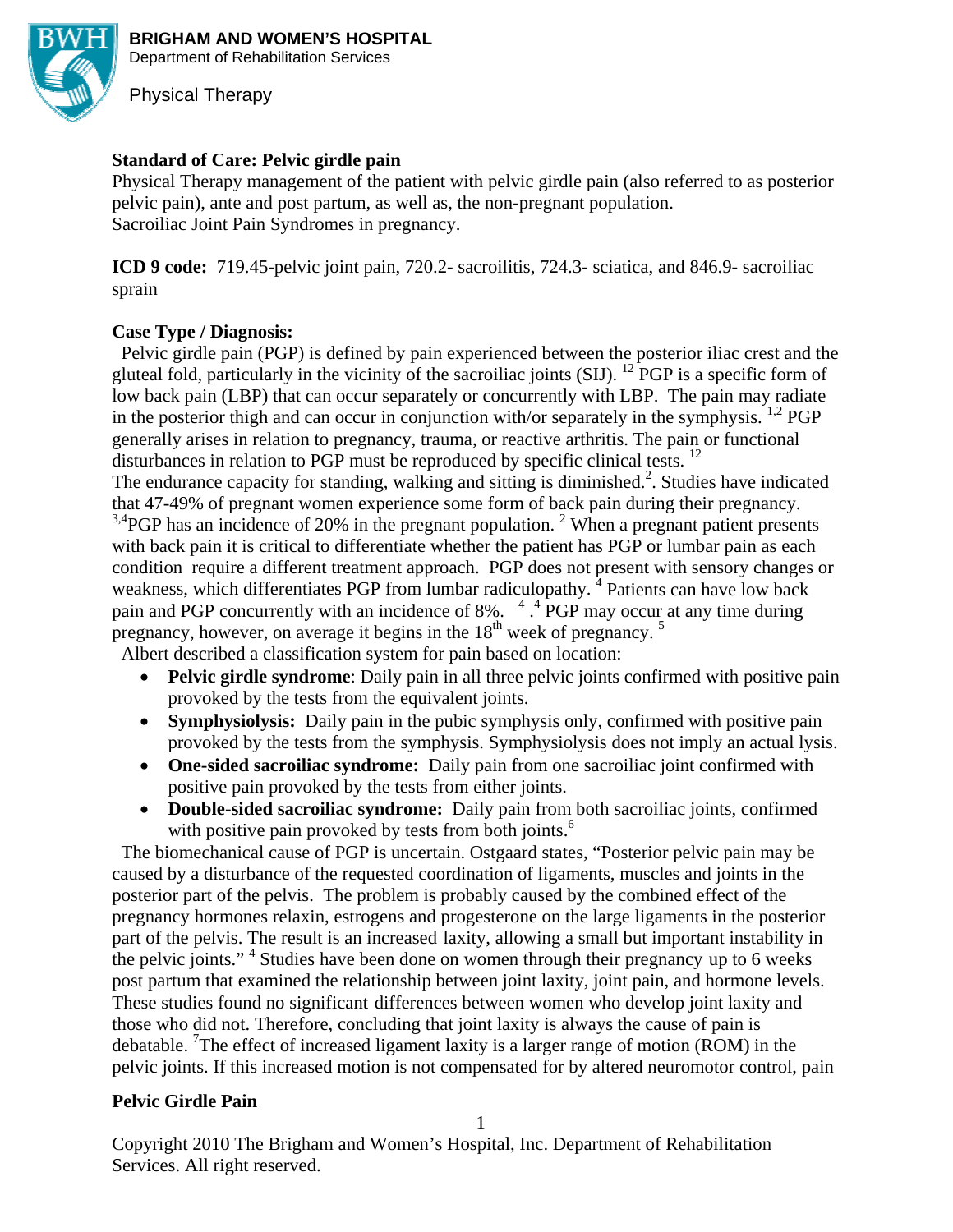may be the result.<sup>2</sup> A relationship exists between asymmetric SIJ laxity and pelvic pain.<sup>1</sup> An SIJ with more texture and more ridges and depressions is hypothesized to be more stable since it has a higher friction coefficient. It would be reasonable to conclude that patients with decreased SIJ friction have an increased likelihood of instability at the SIJ. However, there is no linear relationship between pain and increased ROM in the pelvic joint, therefore it appears some women can handle increased laxity or ROM if adequate motion control or motor control is present.<sup>8</sup>

 The role of the symphysis pubis in PGP is not clearly understood. Normally the symphysis pubis widens during pregnancy and is not considered clinically relevant. Ruptures of the symphysis pubis are defined as greater than one centimeter(cm), however 3-5cm separations can occur without symptoms, therefore separations are considered benign unless symptom producing.<sup>9</sup> Post-partum symphysis pubis separation assessment and management are not within the scope of this standard of care. Please refer to the standard of care for post-partum symphysis pain and / or separation for a discussion of management. Symphyseal pain has a weak correlation to PGP, however, given the anatomy of the pelvis some studies have found strong correlations between symphysis pain and SIJ pain. <sup>3,10</sup>Given that the pubis symphysis is a portion of the pelvic ring it is reasonable to consider that a dysfunction of the SIJ could affect the symphysis pubis and vice versa. It should be noted that patients might have separation without pain, and pain with or without instability.

 A model of SIJ stabilization has been proposed by Vleeming, which considers the histology, anatomy and biomechanics of the joint. The biomechanics are described using the terms "form closure", "force closure" and "self-locking mechanism".<sup>1</sup>

- **Form closure** is the idea that the shape and histology of the sacroiliac joint gives it stability. The sacrum is stabilized by the innomiantes because of its' wedged shape, the cartilage in the joint is not smooth and there are bone extensions that protrude into the joint-ridges and grooves creating a stable situation where no extra forces are needed to maintain the system. $<sup>1</sup>$ </sup>
- **Force closure** is the idea that outside forces are needed to assist in stabilization, such as ligament and muscle forces that compress the joint, thereby increasing friction. This is critical to allow for movement of the sacrum during activities such as, walking, transferring, stair use, and bending. During any movement the SIJ needs to be stable for the pelvis to function normally.
- The combination of form and force closure is the **"self-bracing"** or "**self-locking mechanism**" of the SIJ. Form and force closure should be balanced. If a patient lacks form closure, perhaps because of genetics or anatomy, they will require more stability from muscles that assist in force closure. Someone with excellent form closure will have a stiffer sacroiliac joint and may be less susceptible to instability at the SIJ, and less susceptible to hormonal induced laxity in pregnancy.  $\frac{1}{1}$

Anatomically the force closing ligaments and muscles are as follows:

# **Force Closure Ligaments**: 8

- Interosseous and Short Dorsal Sacroiliac Ligaments- These ligaments are important during sacral nutation.
- The Sacrotuberous Ligaments Because of their connection from the ischial tuberosity to the dorsal sacrum, they are influenced by muscle imbalances of the long head of the biceps femoris, gluteus maximus, and piriformis and from tension of the thoracolumbar fascia.

# **Pelvic Girdle Pain**

 $\mathcal{D}$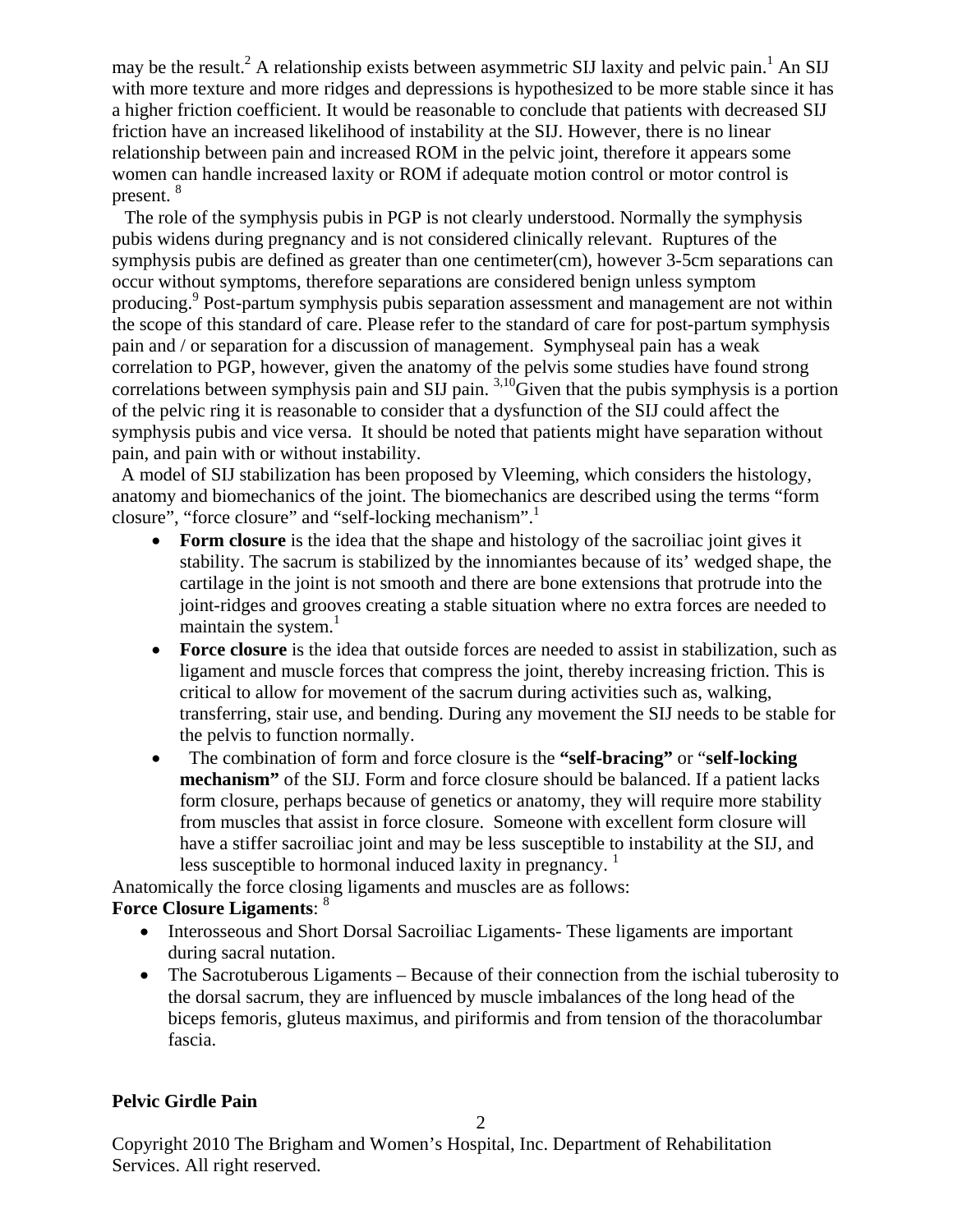• Long Dorsal Sacroiliac Ligaments- Connect between the dorsal surface of the sacrum and the posterior superior iliac spines.

## **Force Closure Muscles:** <sup>8</sup>

• Longitudinal Sling: Includes the multifidius muscles, the deep layer of the thoracolumbar fascia and the sacrotuberous ligament via the long head of the biceps femoris. Contraction of the spinal erectors can assist in force closure on the ipsilateral side or bilaterally if they are contracting bilaterally via the "pump it up phenomenon". (Described below)

This sling provides stability by:

 1) The contraction of the sacral part of the multifidus muscle thereby nutating the sacrum and increasing the tension of the interosseous and short dorsal SI ligaments.

2) The thoracolumbar fascia is inflated by the contraction of the multifidus muscles, which increases the tension on the fascia thus "pumping it up", which in turn increases force closure.

• Posterior Sling: Includes the latissimus dorsi and the gluteus maximus.

This sling provides stability through a simultaneous contraction of the gluteus maximus and the contralateral latissimus dorsi. They act on the sacrotuberous ligaments thereby compressing the SIJ.

• Anterior Oblique Sling: Includes the external and internal oblique and the transverse abdominis.

 This sling provides stability through a contraction of these muscles which compresses the entire pelvic girdle providing support/stability similar to an abdominal binder. The European guidelines for PGP proposed that joint stability is not merely about how much a joint is moving or how resistant structures are, but more about motion control that allows load to be transferred and movement to be smooth and effortless. Stability is effective joint control, which is the property that the joint returns to its initial position after perturbation.<sup>1, 2</sup>

## **Indications for treatment:**

Increased pain Impaired gait Impaired functional mobility Increased joint mobility Impaired boney alignment Impaired posture Impaired muscle performance

# **Contraindications / Precautions for treatment: 11**

The following precautions/contraindications refer to patients who are currently pregnant:

- Deep heat modalities (ultrasound) and electrical stimulation
- Manual therapy techniques that may increase laxity
- Maintaining supine positions longer than three minutes after the fourth month of pregnancy

# **Pelvic Girdle Pain**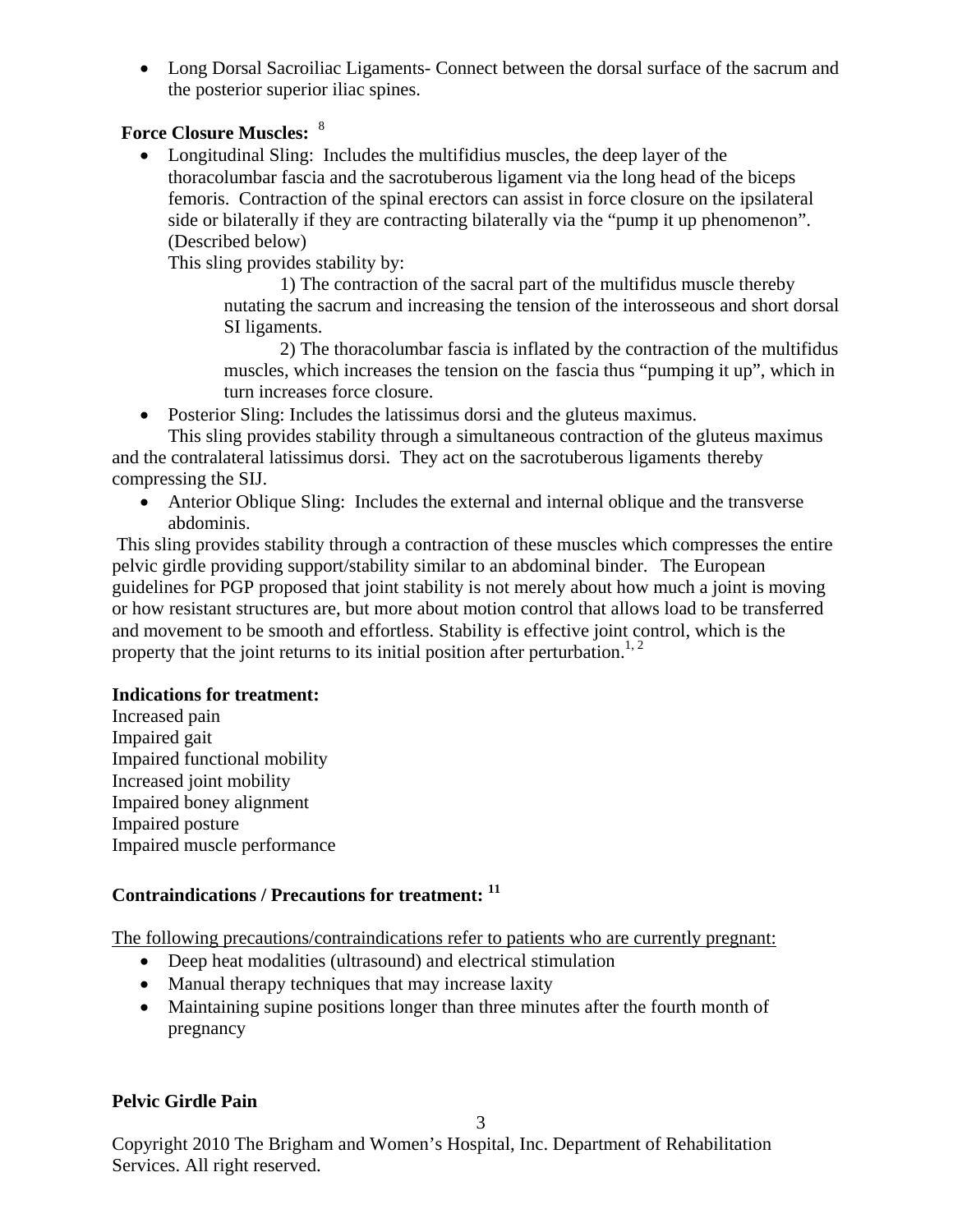The following precautions refer to any population with PGP:

- Positions which strain the pelvic floor and abdominal muscles which may aggravate symptoms
- Vigorous stretching of the hip adductor muscles
- The presence of Red Flags:

All patients with low back pain should be screened for "red flags" such as cord signs and cauda equina.

**Examination:** This section is intended to capture the most commonly used assessment tools for this case type/diagnosis. It is not intended to be either inclusive or exclusive of assessment tools.

**Medical history**: Often patients have a history of previous back pain and or trauma to the pelvis prior to pregnancy. There is conflicting evidence for multiples within a pregnancy (twins, etc. and a high workload as being risk factors for PGP. If a patient had PGP in a prior pregnancy there is a trend for it to occur in later pregnancies.  $1, 2$ 

**History of Present Illness**: Aggravating factors a patient may report are:

- Pain with rolling over in bed.
- Prolonged walking or catching of the leg during gait, single limb stance or pain with advancement of the swing leg in the gait cycle.
- Prolonged sitting.
- Going up and down stairs.
- Lifting and twisting or asymmetrical loading of the pelvis.  $4$
- Symptoms may ease with non-weight bearing positions such as hook lying or side lying with support.

# **Diagnostic Imaging:**

Diagnostic imaging during pregnancy is unlikely. However, post-partum SIJ instability can be assessed radiographicaly via the Chamberlain technique, which is the gold standard for imaging pelvic ring instability. Pubic symphysis motion is measured while the patient stands on one leg.

- The European guidelines state that there is no evidence to support the use of conventional radiography or  $CT$  in diagnosing  $PGP<sup>2</sup>$ .
- The European guidelines recommendation is to use MRI for discriminating changes in and around the SIJ, early ankylosing spondylitis as well as those patients exhibiting red flag signs and when surgical intervention procedures are being considered. $2$

**Social History**: Patients' occupational demands such as prolonged sitting, standing, lifting and bending are contributing factors that need to be addressed.

**Medications:** Non-steroidal anti-inflammatory medications are contraindicated during pregnancy. Tylenol may be used as an analgesic. Non pregnant patients will often be taking antiinflammatory medications and may also undergo steroid injections

# **Observation:**

# **Pelvic Girdle Pain**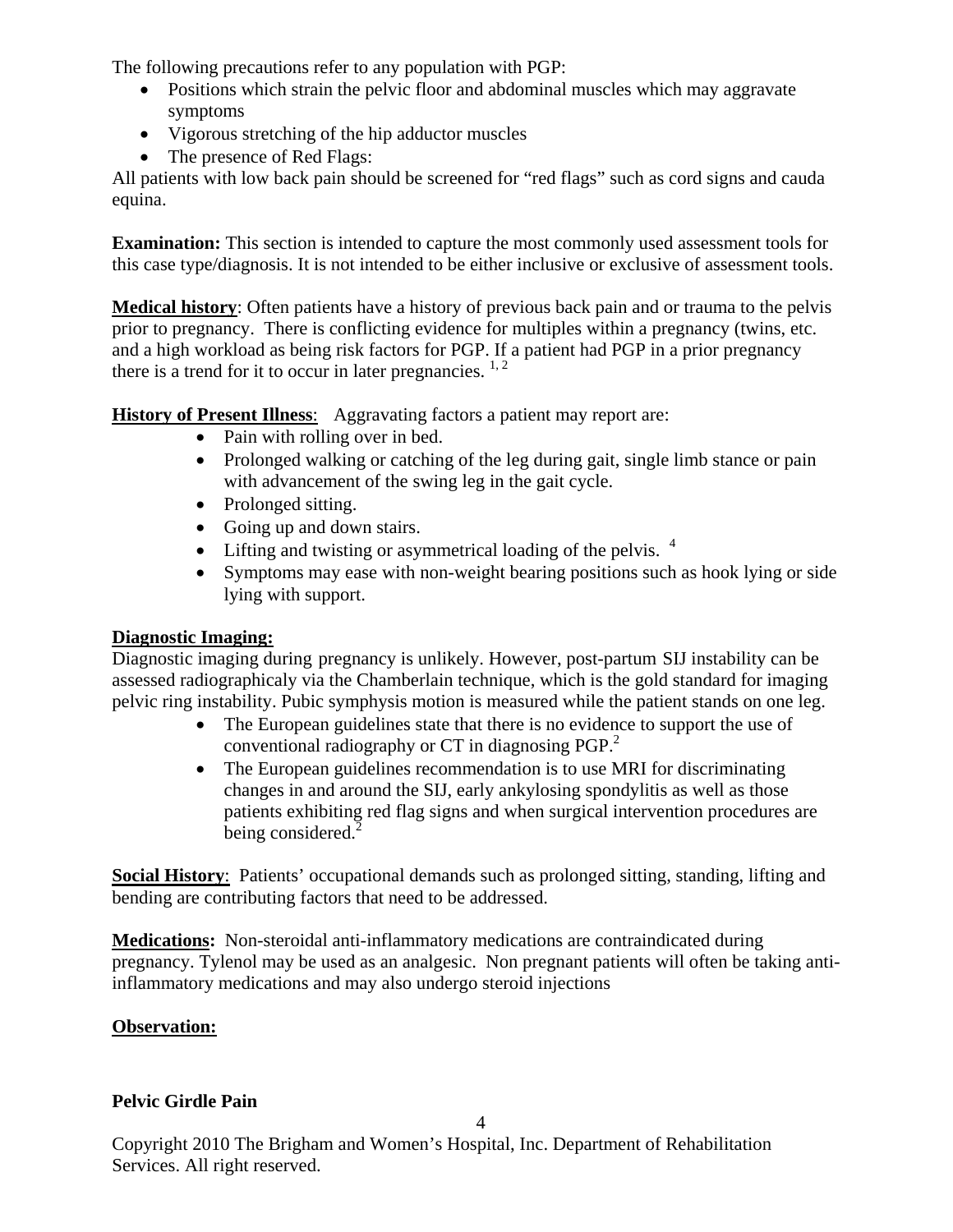- **Gait-** Patients may have an antalgic gait. Increased pelvic mobility may be observed during gait. This may be appreciated by observing quantity of movement of the pelvis in both the sagittal and transverse planes.
- **Function-** Patients may have difficulty with transitional movement and may brace themselves with sit to stand transfers. Stepping up and down, crossing legs, and rolling from supine to side lying may also be provocative.
- **Posture/alignment-** Given the postural changes that occur during pregnancy, one might assume that they are a contributing factor, however, multiple studies have indicated this is not the case.  $^{12, 13}$ It is important for the therapist to consider the muscle imbalances that may occur because muscle pain can occur secondarily and become chronic once established. Patients may exhibit shifting and frequent changes of position while standing. Patients may favor weight bearing on one side, which may contribute to muscle imbalances between the gluteus medius (GM) and the Tensor Fasia Lata (TFL). The latter can create TFL tightness/overuse and a weak, inhibited GM.

## **Pain:**

Pain will be located in the posterior pelvis distal and lateral to the lumbosacral junction. It may be described as stabbing and / or a catching sensation by the patient. It can radiate into the posterior thigh or knee, but not the calf or foot. The patient may or may not have pain at the symphysis pubis.  $3, 10$ 

Subjective outcome measures including the Oswestry Disability Index, a body diagram, and the numeric pain scale are reliable and valid measures to quantify changes in pain.<sup>14</sup>

**Palpation:** It has been suggested that the long dorsal SI ligament should not be overlooked in patients with PGP. A study with 394 women with PGP found that 42% indicated pain in the area of the long dorsal SI ligament.<sup>5, 15</sup> Other ligaments, which attach to the sacrum may also be tender and should be assessed, i.e. the sacrotuberous ligament. Palpation of the symphysis pubis may also reveal tenderness and/or hyper mobility.

## **Neurological testing:**

Sensation testing and reflexes should be tested and normal.

# **Muscle performance:**

Muscle testing may be normal in patients with PGP, however muscle imbalances should be addressed if found during lower quarter screening. Pelvic floor muscles, transverse abdominis, the obliques, gluteus maximus, and gluteus medius may be found to be weak especially in patients with poor force closure. Hip adduction strength has been correlated with severity of PGP. Hip adduction strength is correlated as a predictor of prolonged disability. <sup>16</sup> Rehabilitative ultrasound imaging (RUSI) can also be used to assess the timing and accuracy of transverse abdominis contraction to facilitate its correct timing during functional and strengthening activities.

# **Range of Motion testing:**

It has been reported that patients should have full ROM of the hips and spine.<sup>17</sup>

# **Pelvic Girdle Pain**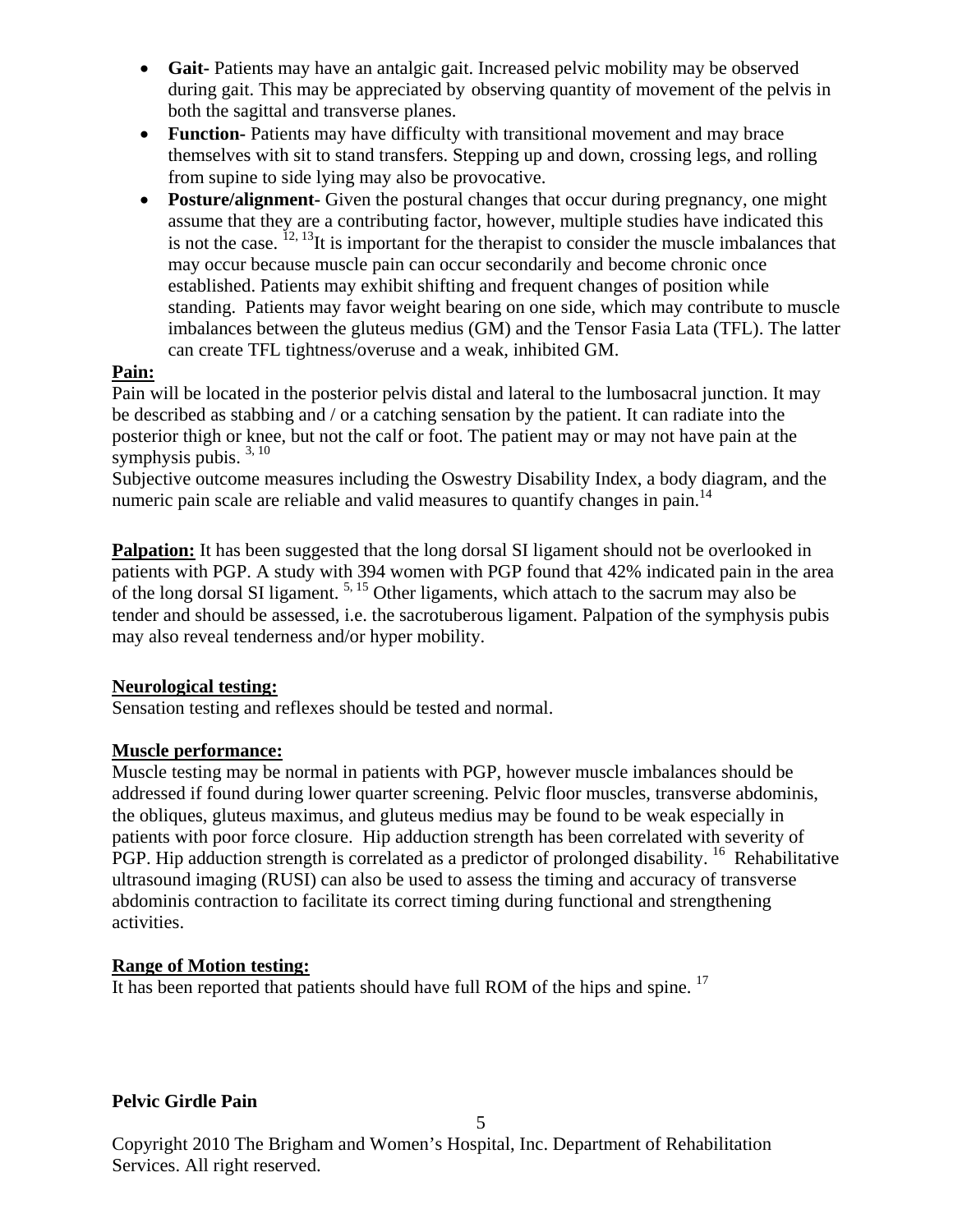## **Clinical Special tests:**

## **Tests that have been evaluated in pregnant women:**

The tests with the highest sensitivity and specificity for the SIJ were the Posterior pelvic provocation test (P4), Patrick's Faber test and Menell's sign. Unless otherwise noted, in all the tests described below, localized pain provocation in the region of the SIJ and/or pubic symphysis is considered a positive test. Tests should be performed with the intent of provoking the least amount of pain and fewest position changes. 6

# • **Posterior pelvic pain provocation test (P4): posterior shear or thigh thrust test.**

This test has been shown to have high sensitivity of 90% and specificity of 98% in women with  $PGP<sup>6, 18</sup>$ 

Method: The patient lies supine, one hip is flexed up to 90 degrees with the knee bent, and the other leg is straight. An anterior-posterior force is applied through the femur of the bent leg. The patient's pelvis is stabilized with the opposite hand on the superior anterior iliac spine. A

positive test the patient will report pain deep in the gluteal area.

# • **Patrick's Faber testing**

This test has been shown to have a sensitivity of 70% and specificity of 99%. Method: The patient lies supine: one leg is flexed, abducted, and externally rotated so that the heel rests on the opposite knee. The examiner presses gently on the superior aspect of the tested knee joint. If pain is felt in the SIJ or in the symphysis the test is positive.<sup>1, 2, 6</sup>

# • **Menell's sign**

This test has been shown to have a sensitivity of 70% and a specificity of 100%. The patient is supine. One leg is moved into 30 degrees abduction and 10 degrees flexion in the hip joint, and is first pushed into then pulled out from the pelvis, causing a sagittal movement.<sup>6</sup>

The tests with the highest sensitivity and specificity for the symphysis were palpation of the symphysis and the modified Trendelenburg tests.<sup>62</sup>

# • **Palpation of the pubic symphysis**

The patient is supine. The entire front side of the pubic symphysis is palpated gently. If the palpation causes pain that persists more than 5sec. after removal of the examiner's hand it is recorded as pain. If the pain disappears within 5 sec. it is recorded as tenderness.<sup>2, 6</sup>

# • **Trendelenberg Test:**

The patient stands on one leg, and flexes the opposite leg to 90 degrees (hip and knee). The test is considered positive if the hip is descending on the flexed side. If the pain is experienced in the pelvic joints, the test becomes a test for classification.<sup>1, 6</sup>

## • **Tests that have been evaluated in post partum women :Active straight leg raise (ASLR) testing:**

This test has been shown to have a high reliability, sensitivity of 87%, and specificity of 94% in women with PGP. 19 Impairments in the ASLR have strongly correlated with increased mobility of the pelvic joint. $^{20}$ 

**Method 1:** Patients lie in supine with legs 20cm apart. The patient is instructed to "try to raise" your legs, one then the other, 20cm in the air without bending the knee". The patient is asked to score the impairment on a 6 point scale ranging from 0-minimally difficult to 6-unable to perform.<sup>19</sup> A variation of this test can be used to assess for the need for a pelvic belt.

**Method 2:** The patient performs the ASLR as above then the therapist applies a compressive force through the innominates and asks the patient if it's easier to lift the leg with or without the

# **Pelvic Girdle Pain**

6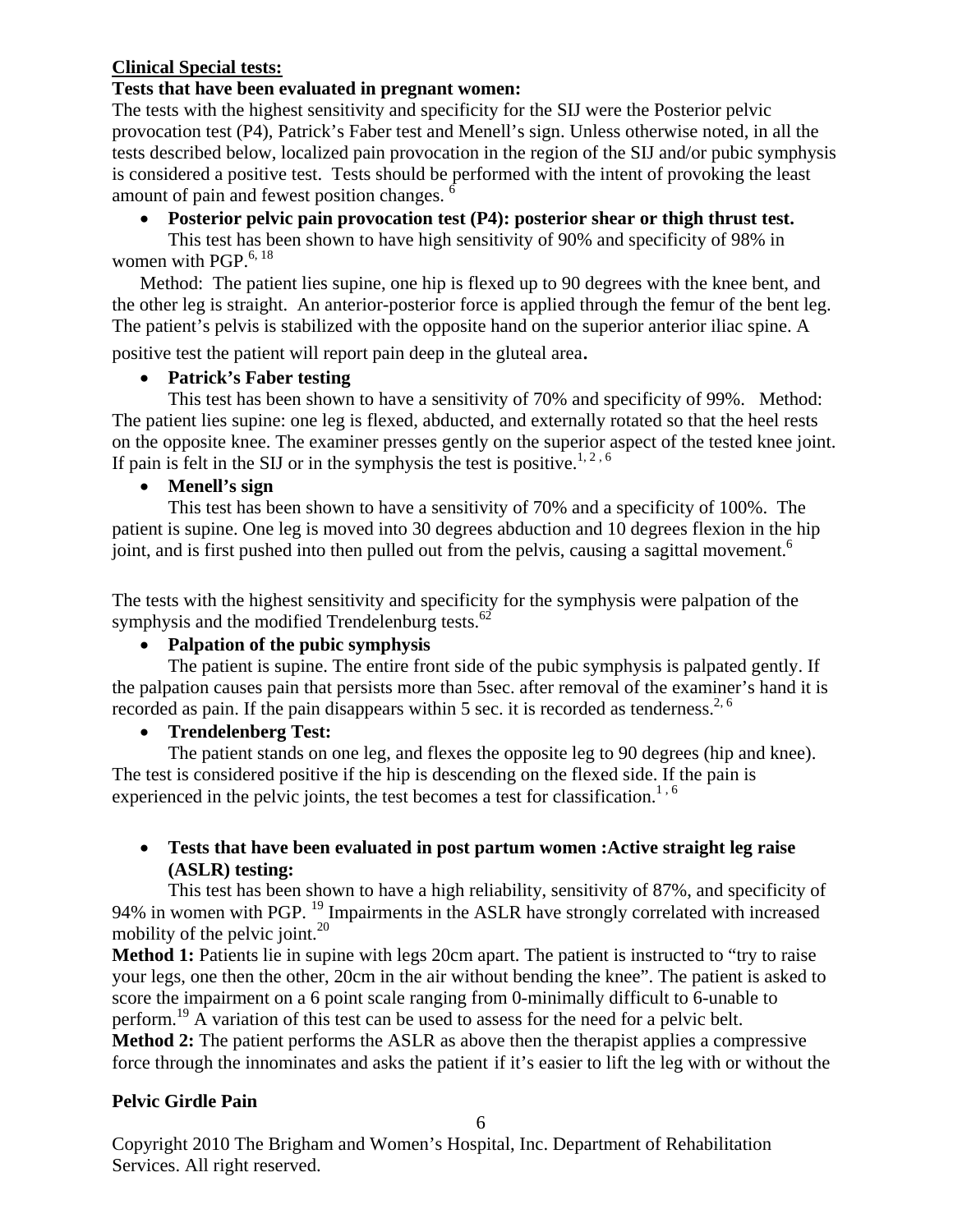compressive force. A patient with PGP should report it is easier to lift the leg with a compressive force applied through the innominates. Another variation of this test can be used to assess for force closure issues of the anterior oblique sling.

**Method 3:** The patient is asked to flex and rotate the trunk towards the leg that is being raised. The therapist then applies resistance to the rotation and flexion through the patients shoulder as the patient raises their leg. If the patient reports it is easier to lift the leg with this test, it may indicate that her force closure is compromised and she may benefit from abdominal strengthening.

## • **Cluster testing:**

Many studies have advocated the use of clusters of test for accurate diagnosis for SIJ pain. In general, tests that rely on palpatory findings verses pain provocation have lower reliability and specificity. The examiner should look for a "cluster" of tests to be positive rather than rely on a single positive test as diagnostic.

Cibulka and Koldehoff used four palpatory tests: the standing flexion test( Gillet's test), sitting posterior superior iliac spine palpation, supine long-sitting test and prone knee flexion test. They reported a sensitivity of .82 and a specificity of .88 for a cluster of SIJ tests when three of four were reported positive.<sup>2, 21</sup> When assessed individually these tests have low kappa values from .19 to .37 and should not be used clinically in isolation.<sup>2</sup>

Validity for the above tests does not exist because there is no established "gold standard". Anesthetic blocks to the SIJ are only effective for intra articular pathology and should not be considered a gold standard for potential extra- articular structures.<sup>2</sup>

## **Joint play assessment:**

Given the relaxation of the ligaments associated with pregnancy and the release of relaxin, mobilization of the pelvis or sacrum may reveal hyper mobility with both passive physiological testing and accessory movements. The end feel is likely to be soft with a small amount of resistance. Passive physiological testing may include anterior and posterior rotation of the innominates and possibly of the lumbar spines. Accessory testing should include anterior to posterior glides (AP's) on the ASIS and Posterior to anterior glides (PA's) of the lumbar spinous processes and sacrum to assess quality of movement and symptom reproduction, particularly in the non-pregnant population.

## **Differential Diagnosis:** (if applicable): <sup>11</sup>

- Lumbar source of pain: A history of lumbar pain, pain located above the sacrum, decreased ROM in the lumbar spine and pain with lumbar motion, pain with palpation of erector spinae muscles and negative PGP special testing.
- Rupture of the symphysis pubis: Separations greater than 1 cm are considered to be symptom producing. Ruptures are characterized by tenderness, and possible swelling over the symphysis pubis. Gapping of the joint may be palpable. Patients may report difficulty with ambulation. Patients may have PGP in addition to rupture.<sup>9</sup>
- Diastisis recti: greater than two finger widths is considered abnormal. Measurements are taken 5cm above, at, and 5cm below the umbilicus.
- Gynecological and/or urological disorders
- Tumor of Infectious process

# **Pelvic Girdle Pain**

7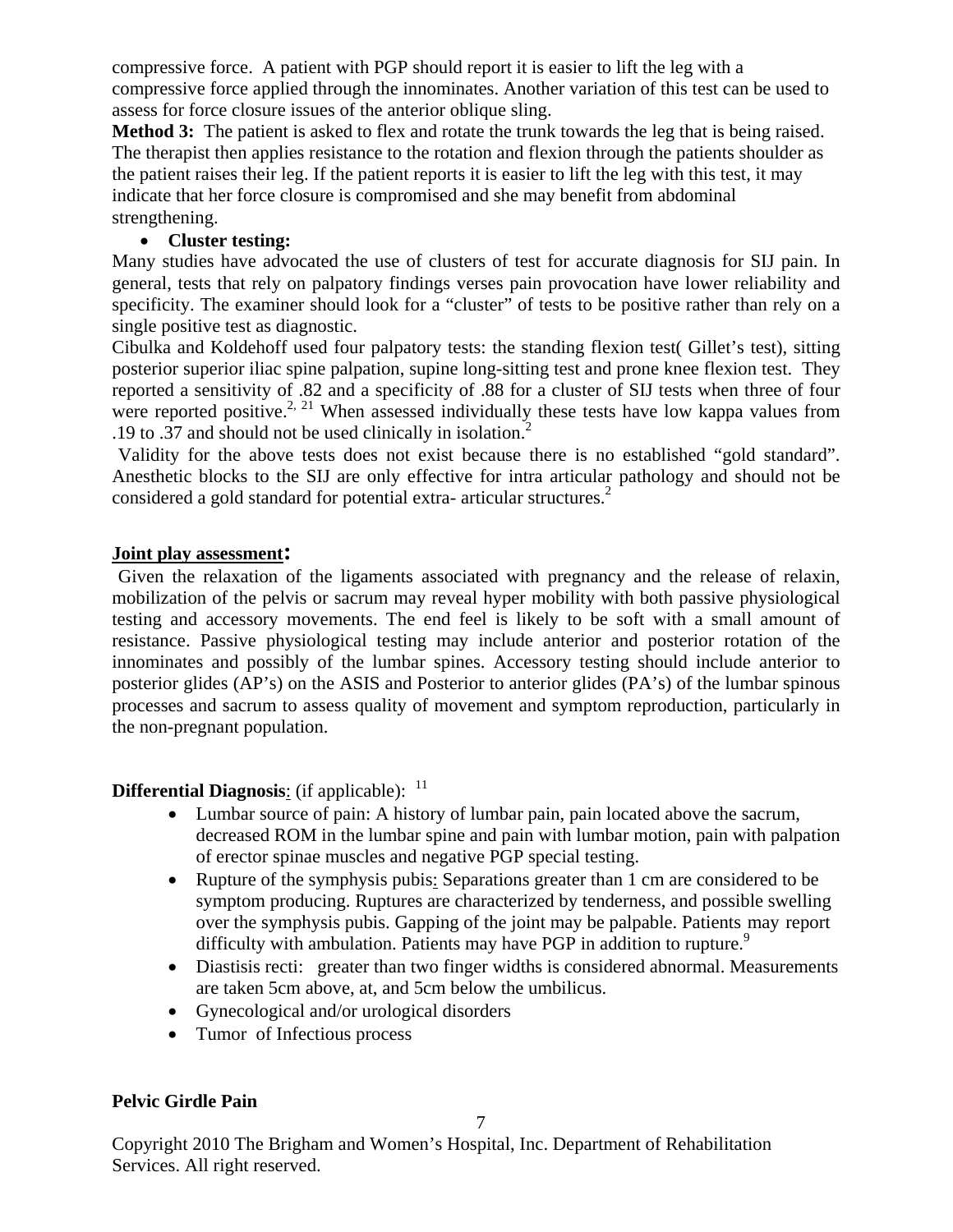#### **Assessment/evaluation:**

Establish Diagnosis and Need for Skilled Services

#### **Problem List:**

Increased pain Impaired functional mobility Impaired ROM Impaired posture Impaired muscle performance Impaired knowledge Impaired joint mobility

#### **Prognosis**:

Generally, the prognosis is good in the postpartum population- the majority of women have resolution of pain within three months of delivery, with the prevalence of PGP declining to 7%. 4, 10 Some explanations why chronic PGP can develop are:

- Significant muscle imbalances
- Poor tissue quality and healing
- Underlying psychosocial issues
- Joint dysfunctions (hyper mobility/ instability/hypo mobility)

**Goals:** (Measurable parameters and specific timelines to be included on evaluation form)

- Patient will be independent with self- correction of postures, positions that minimize pain in 2 visits.
- Patient will demonstrate safe lifting and bending and body mechanic techniques that minimize pain in 2-3 visits.
- Patient will be independent with home exercise techniques in 1-2 visits.
- Patient will be independent with correct donning/use and indications for SIJ belt in 1-2 visits.
- Patient will be able to self-correct positional faults in 4-6 visits.
- Patient will minimize muscle weakness and increase flexibility in 6-8 visits or in the pregnant population as the pregnancy state allows.
- Patient will minimize antalgic gait with SIJ belt and or assistive device as needed in 1-2 visits.

#### **Treatment Planning / Interventions:**

| <b>Established Pathway</b>  | Yes, see attached. | X No |
|-----------------------------|--------------------|------|
| <b>Established Protocol</b> | Yes, see attached. | X No |

**Pelvic Girdle Pain Interventions most commonly used for this case type/diagnosis:** This section is intended to capture the most commonly used interventions for this case type/diagnosis. It is not intended to be either inclusive or exclusive of appropriate interventions. There is controversy and debate in the literature as to if PGP can be "cured" during pregnancy. Ostgaard states "there is no cure for PGP while pregnant. The challenge is to teach these women how to live with a pelvis that is

8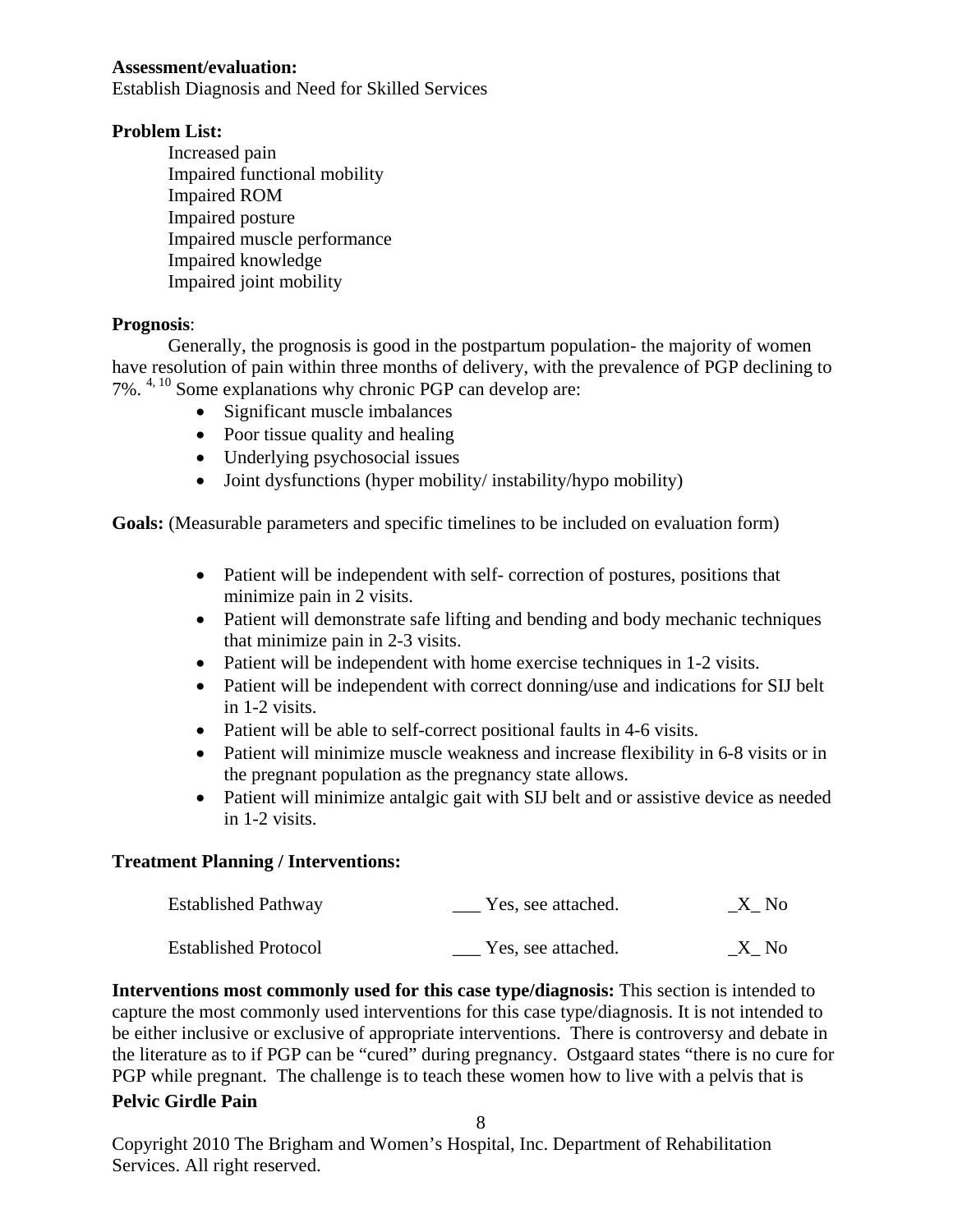insufficient to serve as the stable center of normal body motion… it is possible to increase stability in the pelvis by muscular force, but only for a limited time."15 Occasionally, vigorous exercise can increase these patients' pain, due to muscle fatigue and the loss of force closure, which may cause the pelvis to become unstable again. Ligament insufficiency cannot be overcome by exercise according to Ostgaard. Others have suggested education and pelvic belt use are the only effective interventions for PGP and exercise has little to no effect on PGP. <sup>22, 23</sup>

## **Pelvic belts:**

Non-elastic pelvic belts have been shown to be effective in the majority of women with PGP.<sup>4</sup> One cadaver study showed a significant decrease in sagittal rotation in the SIJ with the application of an SI belt. 17If a patient has an improved ASLR with application of a compressive force through the innominates, a pelvic belt should be used.

## **Therapeutic exercise:17**

 If the patient demonstrates poor force closure with the ASLR, the patient will likely benefit from a program targeting the abdominals. It has been shown that the transverse abdominis (TA) helps to stabilize the SI joint in healthy individuals.  $^{24}$  If the patient has pain with transitional movements, training of the TA with these activities may minimize pain. If the patient is still pregnant, these techniques may or may not be successful, given that the TA will be lengthened considerably. Exercises for pregnant women should be done in an upright, semi-reclined position, or a position which reduces compression of the vena cava. The patient may have other muscle imbalances that should be addressed with exercise such as: shortened hamstrings, shortened piriformis, shortened gastrocnemius /soleus complex or weak gluteals. It should be noted if the patient's symptoms worsen during exercise, attempts to strengthen should be ceased until post-partum (see precaution section). If the patient has persistent PGP post-partum, and demonstrates compromised force closure it would be appropriate to include a more vigorous training of the abdominals and pelvic stabilizers at that time.

 The European guidelines recommend the use of an individualized treatment program focusing on specific stabilization exercises as part of a multi-factoral treatment for PGP post-partum<sup>252</sup>

#### **Muscle energy techniques (MET):**

MET techniques should be directed pelvic and sacral positional at faults.

# **Joint mobilization: <sup>18</sup>**

Manual therapy has been shown to be beneficial in case reports.

#### **Modalities:**

Ice is the safest modality. Deep heat modalities and electric stimulation are contraindicated during pregnancy.

## **Education:**

Education is the most important part of the management of PGP patients. The patient should be educated regarding the basic nature of this condition. The patient should minimize stairs, unilateral standing, asymmetrical sitting positions (i.e. Sitting with legs crossed), and end ROM of the hips and back. Patients should change positions frequently. A discussion of relevant ergonomics should be conducted, including work and home activities of daily living as well as

#### **Pelvic Girdle Pain**

9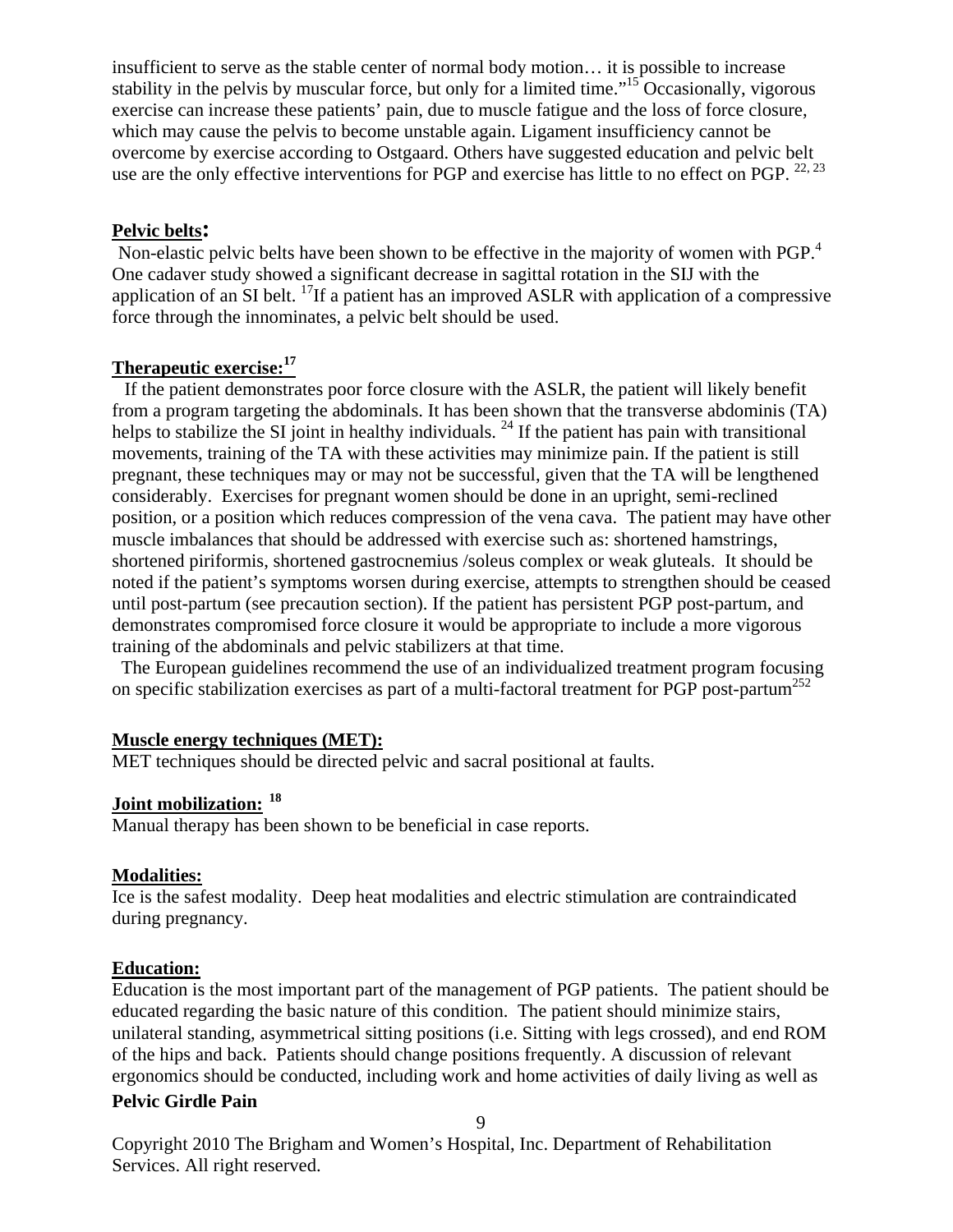post-partum care of her newborn. Although studies regarding posture suggest that postural changes are not the source of pain for women with PGP, proper posture is still worthy of consideration in patients with PGP.

## **Frequency & Duration:**

Hall et al. demonstrated improvements in two case reports in as little as 5-7 visits over a two month time frame, in patients who were pregnant. <sup>18</sup>

Stuge et al. demonstrated improvements in a randomized control trial in 10 visits over twenty weeks (five months) in post partum patients. $^{25}$ 

Patients who are pregnant should have a minimum of 2-4visits to ensure proper education and knowledge of treatment interventions. Post-partum patients will likely be treated for a longer period of time to allow for muscle performance to improve and at a higher frequency if pain management modalities are used; 2-3 times per week for 3-4 months post-partum.

## **Recommendations and referrals to other providers:**

- Obstetrical and Gynecological Physicians
- Primary Care Physicians
- Post partum- pain management-Rheumatologist, Anesthesiologist vs. Physiatrist specializing in intra-articular injections.
- Acupuncture

## **Re-evaluation / assessment: Standard Time Frame:**

Re-evaluation is every 30 days or sooner if a status change occurs.

## **Other Possible Triggers**:

Acute changes in signs or symptoms, or new trauma should trigger a referral back to the referring physician.

# **Discharge Planning:**

## **Commonly expected outcomes at discharge**:

 As stated above, if patients are seen during pregnancy there is less of a chance for complete resolution of symptoms. Goals for therapy address activity modification and bracing as needed to minimize pain, promotion of functional mobility, and performing work tasks while pregnant. If symptoms continue post-partum, patients should be re-referred to physical therapy to attempt a stabilization program.

## **Transfer of Care:**

 Consider referral to aqua therapy, and acupuncture during pregnancy. Consider referral for intra-articular SIJ injections under fluoroscopy post-partum, however, pain is often from extraarticular sources. Patients may also be referred for surgical consideration for SIJ fusion in the setting of severe instability, and failed conservative management.

## **Patient's discharge instructions:**

 Patients discharge should be independent with donning and doffing the SIJ belt, independent with activity modification and postures to minimize pain. Patients should also be independent with exercise precautions and contraindications for exercise during pregnancy. Patients should

## **Pelvic Girdle Pain**

10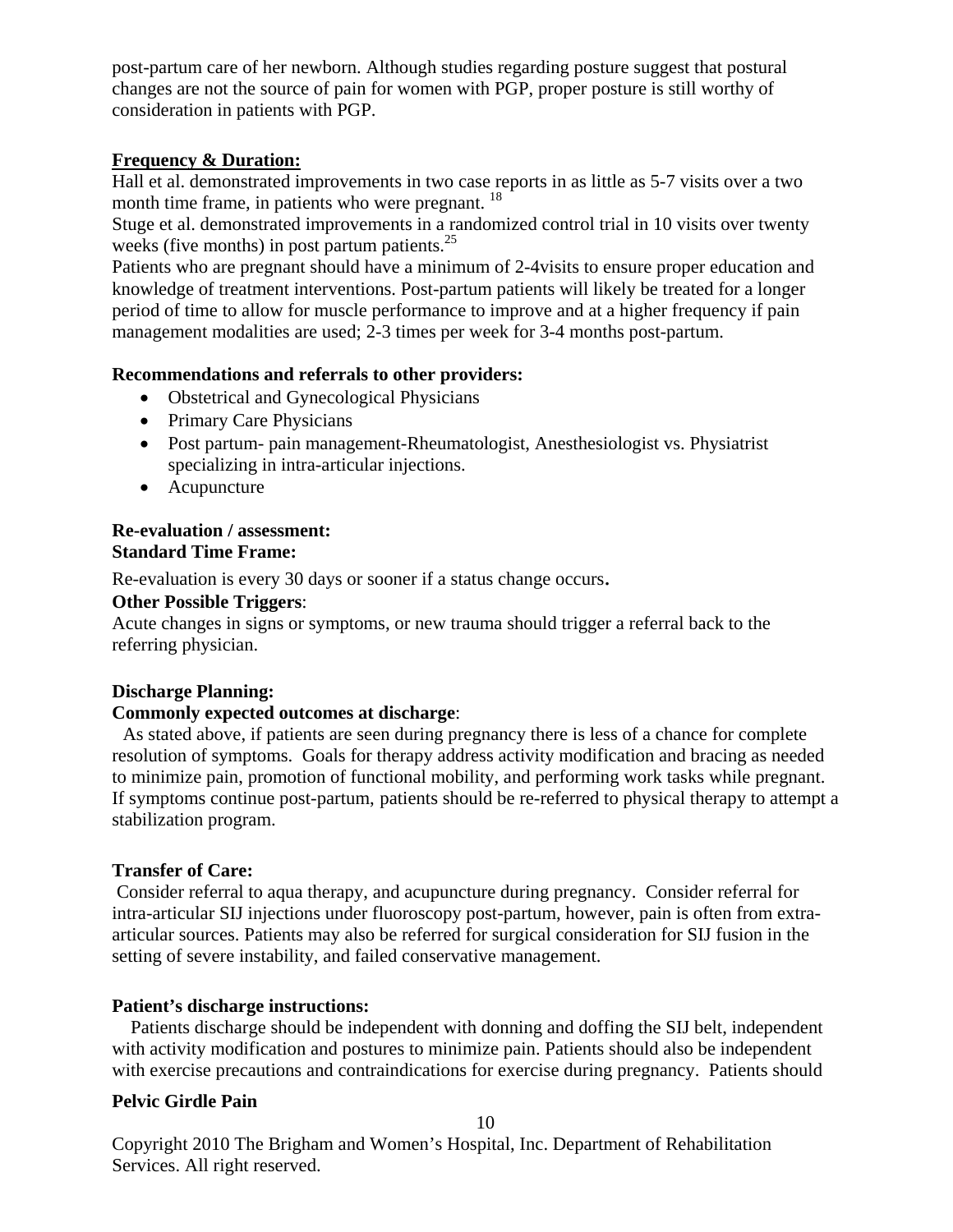follow up with their physician if symptoms progress or re-occur. Patients should understand physical therapy post-partum might be effective if their symptoms do not spontaneously resolve post-partum.

#### **Authors:**

Amy Butler, PT Ethan Jerome, PT 11/'05

Updated: **Reviewed by:**<br>
Amy Butler, PT Meghan Marko

Amy Butler, PT<br>
10/'10<br>
Meghan Markowski, PT<br>
Sharon Alzner, PT Sharon Alzner, PT

## **Pelvic Girdle Pain**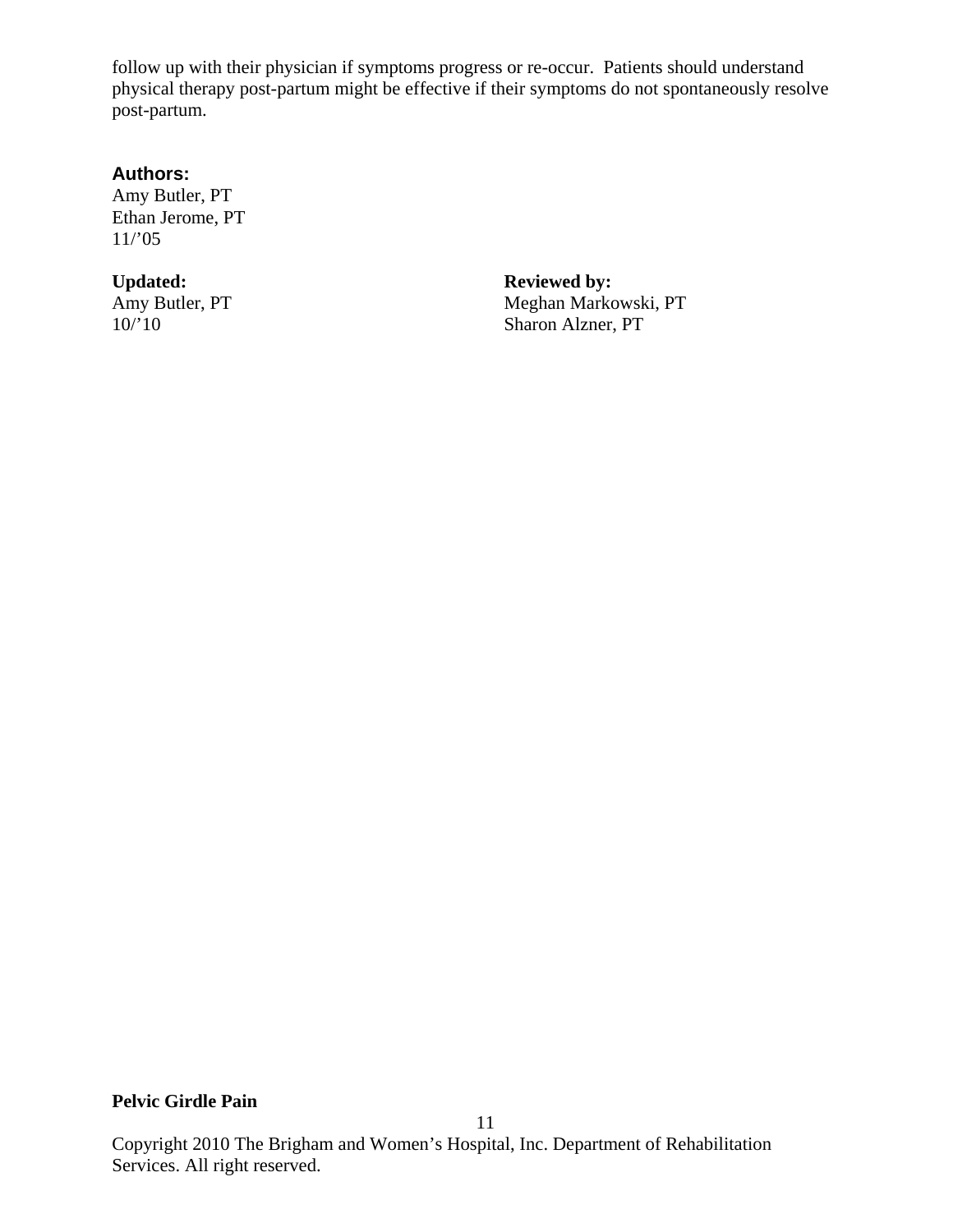#### **References:**

1. Vlemming A, Albert H, Ostgaard H, Stuge B, Sturesson B. European Guidelines on the Diagnosis and Treatment of Pelvic Girdle Pain. . ; WG4 pelvic girdle pain: 1-50.

2. Vleeming A, Albert HB, Östgaard HC, Sturesson B, Stuge B. European guidelines for the diagnosis and treatment of pelvic girdle pain. *European Spine Journal*. 2008; 17(6):794-819.

3. Ostgaard HC, AndersonGB, Karlsson K. Prevalence of back pain in pregnancy. *Spine*. 1991; 16(5):549-552.

4. Ostgaard HC, Zetherstrom G, Roos-Hansson E, Svanberg B. Reduction of back and posterior pelvic pain in pregnancy. *Spine*. 1994; 19(8):894-900.

5. Vleeming A, Pool-Goudzwaard AL, Hammudoghlu D, Stoeckart R, Snijders CJ, Mens JM. The function of the long dorsal sacroiliac ligament: its implication for understanding low back pain. *Spine*. 1996; 21(5):556-562.

6. Albert H, Godskesen M, Westergaard J. Evaluation of clinical tests used in classification procedures in pregnancy-related pelvic joint pain. *European Spine Journal*. 2000; 9(2):161-166.

7. Kristiansson P, Svardsudd K, Von Schoultz B. Back pain during pregnancy: a prospective study. *Spine*. 1996; 21(6):702-709.

8. Vleeming A, Mooney V, Dorman T, Snijders C, Stoeckart R. *Movement Stability and Low Back Pain: The essential role of the pelvis.* 2nd ed. New York: Churchill Livingstone; 1997.

#### **Pelvic Girdle Pain**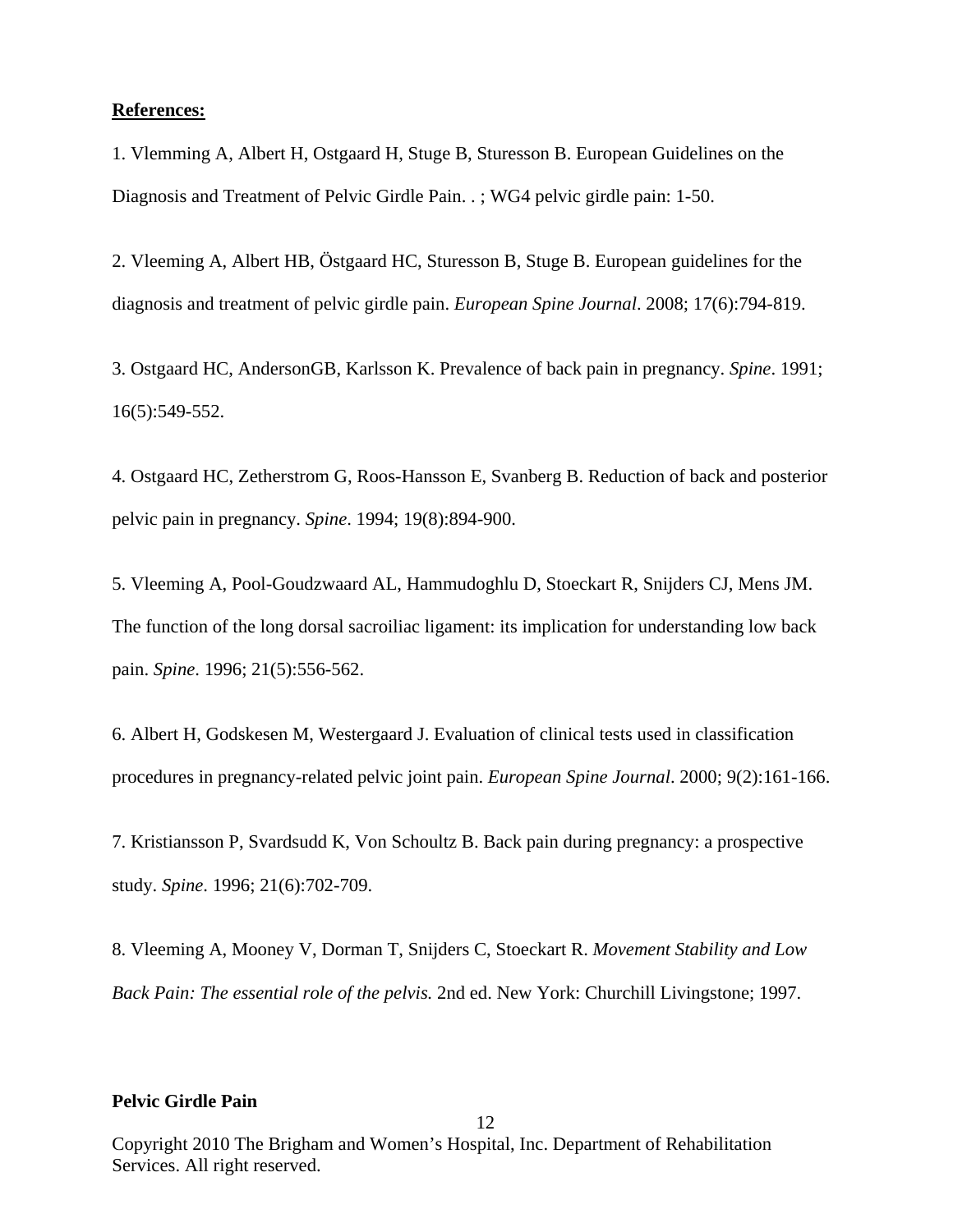9. Callahan JT. Separation of the symphysis pubis. *American Journal of Obstetrics and Gynecology*. 1953; 66(2):281-293.

10. Ostgaard HC, Roos-Hansson E, Zetherstrom G. Regression of back and posterior pelvic pain after pregnancy. *Spine*. 1996; 21(23):2777-2780.

11. Placzek, Jeffrey D., MD, PT, Boyce D, A. Orthopedic Physical Therapy Secrets. In: Philadelphia: Hanley and Belfus Inc.; 2001 .:166-167-377-384.

12. Franklin ME, Conner-Kerr T. An analysis of posture and back pain in the first and third trimesters of pregnancy. *J Orthop Sports Phys Ther*. 1998; 28(3):133-138.

13. Bullock, J, Jull G, Bullock M. The relationship of low back pain to Postural changes during Pregnancy. *Australian Journal Of Physiotherapy*. 1987; 33:10-17.

14. Kopec JA, Esdaile JM. Functional disability scales for back pain. *Spine*. 1995;20(17):1943- 1949.

15. Vleeming A, de Vries HJ, Mens JM, Van Wingerden JP. Possible role of the long dorsal sacroiliac ligament in women with peripartum pelvic pain. *Acta Obstet Gynecol Scand*. 2002; 81(5):430-436.

16. Mens JM, Vleeming A, Snijders CJ, Ronchetti I, Stam HJ. Reliability and validity of hip adduction strength to measure disease severity in posterior pelvic pain since pregnancy. *Spine*. 2002; 27(15):1674-1679.

#### **Pelvic Girdle Pain**

Copyright 2010 The Brigham and Women's Hospital, Inc. Department of Rehabilitation Services. All right reserved.

13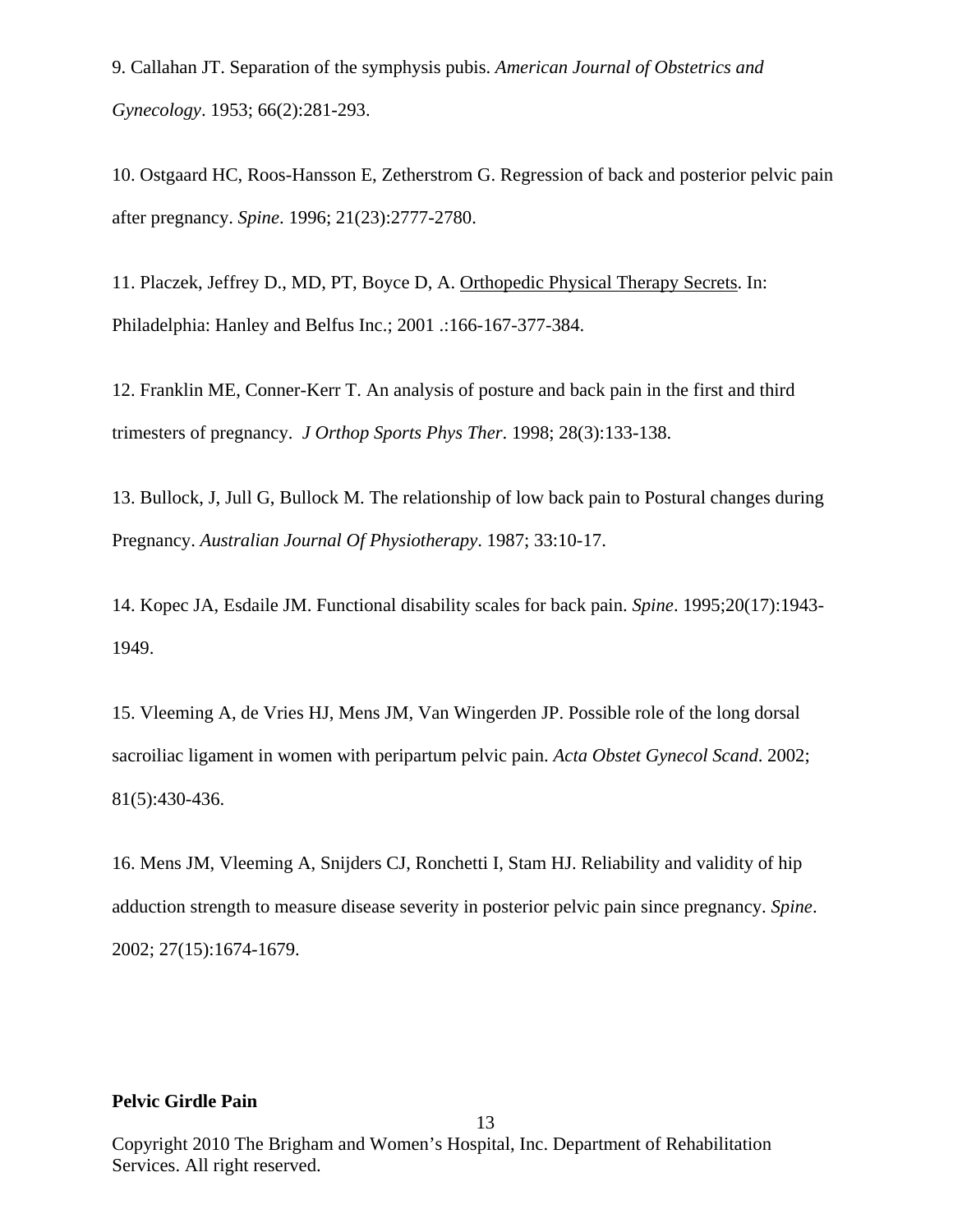17. Vleeming A, Buyruk HM, Stoeckart R, Karamursel S, Snijders CJ. An integrated therapy for peripartum pelvic instability: a study of the biomechanical effects of pelvic belts. *Am J Obstet Gynecol*. 1992;166(4):1243-1247.

18. Hall J, Cleland JA, Palmer JA. The Effects of Manual Therapy and Therapeutic Exercise on Peripartum Postirior Pelvic Pain: Two Case Reports. *The Journal of Manual and Manipulative Therapy*. 2005; 13(2):94-102.

19. Mens JM, Vleeming A, Snijders CJ, Koes BW, Stam HJ. Reliability and validity of the active straight leg raise test in posterior pelvic pain since pregnancy. *Spine*. 2001; 26(10):1167-1171.

20. Mens JM, Vleeming A, Snijders CJ, Stam HJ, Ginai AZ. The active straight leg raising test and mobility of the pelvic joints. *Eur Spine J*. 1999; 8(6):468-473.

21. Cibulka MT, Koldehoff R. Clinical usefulness of a cluster of sacroiliac joint tests in patients with and without low back pain. *J Orthop Sports Phys Ther*. 1999; 29(2):83-9; discussion 90-2.

22. Mens JM, Snijders CJ, Stam HJ. Diagonal trunk muscle exercises in peripartum pelvic pain: a randomized clinical trial. *Phys Ther*. 2000;80(12):1164-1173.

23. Nilsson-Wikmar L, Holm K, Oijerstedt R, Harms-Ringdahl K. Effect of three different physical therapy treatments on pain and activity in pregnant women with pelvic girdle pain: a randomized clinical trial with 3, 6, and 12 months follow-up postpartum. *Spine*. 2005; 30(8):850- 856.

24. Richardson CA, Snijders CJ, Hides JA, Damen L, Pas MS, Storm J. The relation between the transversus abdominis muscles, sacroiliac joint mechanics, and low back pain. *Spine*. 2002;

#### **Pelvic Girdle Pain** 27(4):399-405.